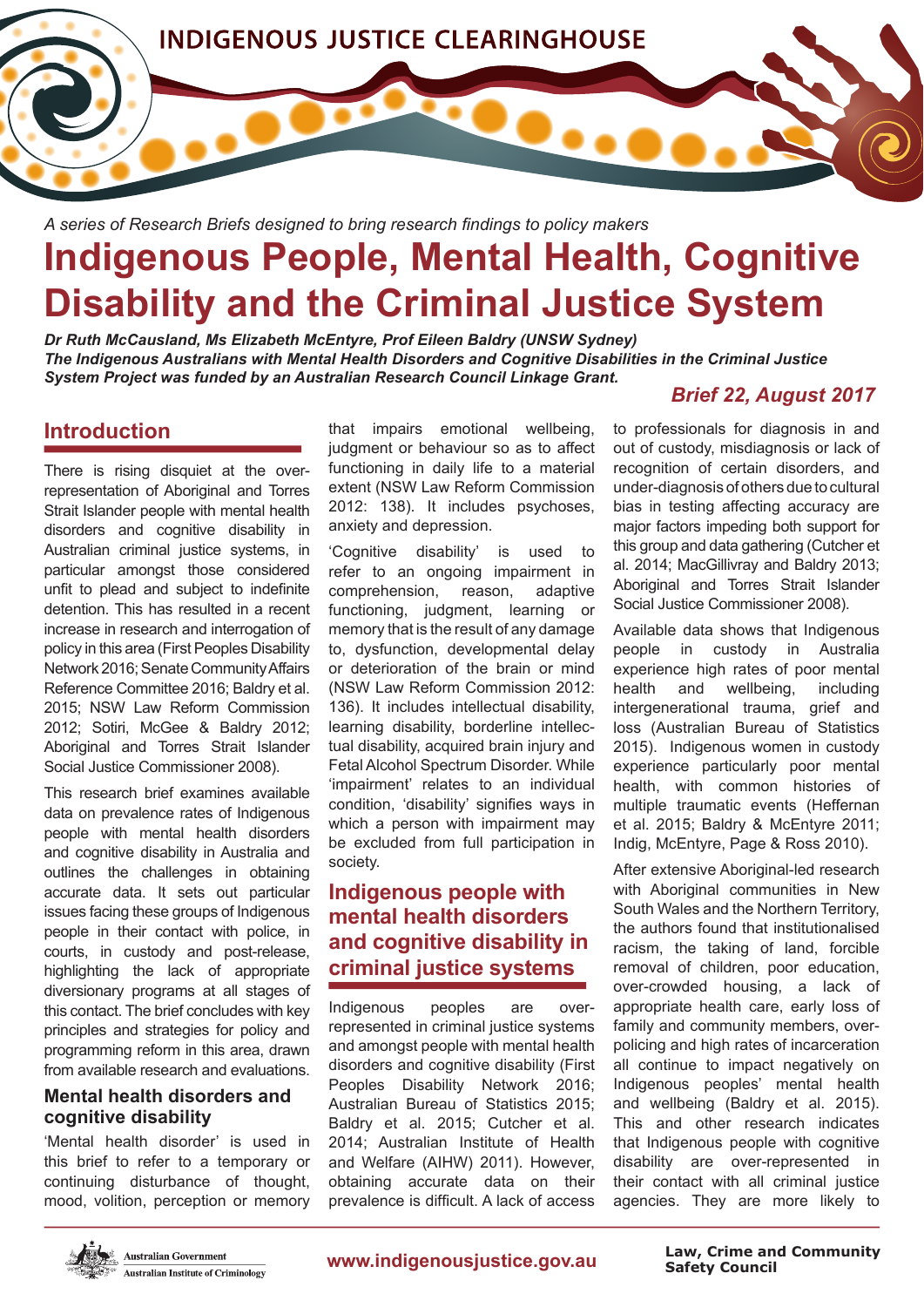come to the attention of police; more likely to be charged; and more likely to be imprisoned (Victorian Legal Aid 2011); and spend longer in custody (Hunyor & Swift 2011). They have few opportunities for program pathways when incarcerated. They are less likely to be granted parole (Victorian Legal Aid 2011); and have substantially fewer options in terms of access to programs and treatments (Rushworth 2011) than Indigenous people without cognitive impairment (Sotiri, McGee & Baldry 2012).

*It is estimated that rates of acquired brain injury and traumatic brain injury are up to three times higher amongst Indigenous people than non-Indigenous people captured in criminal justice agencies (Rushworth 2011: 3-4).* 

Indigenous young people, who make up more than half of the juvenile population in custody, also have very high rates of intellectual disability, borderline intellectual disability and mental health disorders. For example, the most recent health survey of young people in custody in NSW (NSW Justice Health and Forensic Mental Health Network and Juvenile Justice 2016) indicates that 24.5% of Indigenous young people in custody had a diagnosed intellectual disability compared to 11% of non-Indigenous young people. 41.2% of Indigenous young people were in the borderline intellectual disability range compared with 38% of non-Indigenous young people. The survey also revealed that 59.8% of Indigenous young people in custody had severe difficulties in core language skills and 85% had severe difficulties in reading comprehension. 65.4% of Indigenous young people in custody in NSW had been diagnosed with a mental health disorder (NSW Justice Health and Forensic Mental Health Network and Juvenile Justice 2016).

A 2010 study of 800 young people on community orders in NSW, 20% of whom were Aboriginal, found that Aboriginality and intellectual disability status make separate and combined contributions to the risk of re-offending in young people (Kenny & Frize 2010). Aboriginal young offenders in that study had a much higher rate of intellectual disability than their non-Aboriginal peers (27.1% and 11.9% respectively), and young people with an intellectual disability were more likely to have had more court attendances; recorded offences; bonds/probation; committed more property offences; and have had higher numbers of Apprehended Violence Orders than young offenders without an intellectual disability (Kenny & Frize 2010).

A study by Haysom and others found the rates for Aboriginal young people with intellectual disability in NSW custodial centres to be 10 times those of all young people in the general population, and three times the rates of Indigenous young people in the community (2014: 104).

## **Fetal Alcohol Spectrum Disorder (FASD)**

Fetal Alcohol Spectrum Disorders (FASD) is an umbrella term for the range of physical, cognitive, behavioural and neurodevelopmental disorders that result from the exposure of a fetus to maternal alcohol consumption during pregnancy (AIHW 2015b). While there is limited data available in Australia on the prevalence of FASD, both national and international research indicates that it may be affecting a large number of Aboriginal children and adults and in particular those who are caught up in criminal justice systems (Fitzpatrick et al. 2015; Ospina 2011; Baldry et al. 2015: 156).

The first ever and ongoing prevalence study on FASD in Australian Aboriginal communities is being conducted in the Fitzroy Valley, Western Australia (WA). The Lilliwan Project has found that children born in 2002/2003 and living in the Fitzroy Valley in 2010/2011 had one of the highest prevalence rates of FASD recorded world-wide (Fitzpatrick et al. 2015). Those with FASD have been noted to be particularly vulnerable to contact with the criminal justice system due to low levels of understanding and lack of diagnosis and appropriate disability support (Sotiri, McGee & Baldry 2012).

### **Under-diagnosis**

Many Indigenous people with these disabilities who come into contact with criminal justice systems may have never had their disability appropriately recognised or diagnosed nor received support from disability services. Those with intellectual disability, for example, may not have received a diagnosis as a child and instead were perceived as disruptive and disengaged from school, or families may have been reluctant to seek a diagnosis given concern that it may lead to stigma or negative intervention by government services (Baldry et al. 2015). Cognitive impairment can also be 'masked' by alcohol and other drug misuse, and or other disability such as mental illness, hearing impairment or learned coping strategies (Sotiri, McGee & Baldry 2012: 27; Baldry & Cunneen 2014; Baldry 2014; Baldry et al. 2015: 18).

For many Indigenous people in the criminal justice system, diagnosis of their disability comes with assessment on entry to prison. However such a diagnosis does not often lead to appropriate services or support while in or after custody. Research reveals that subsequent interventions tend to focus on offending behaviour rather than complex social disadvantage or disability, mental health or alcohol and other drug support needs (Baldry et al. 2015: 12).

## **Cognitive disability and mental health disorders**

People with cognitive disability are often confused with those with a mental health disorder and are less recognised as an over-represented and vulnerable group in prisons (Baldry & Cunneen 2014). They are often merged in the law with people with cognitive impairment and dealt with under mental health legislation (Baldry 2014). Many staff in criminal justice agencies are unsure of what cognitive impairment is (Snoyman 2010) and there is an under-recognition of the need for special supports for this group (Intellectual Disability Rights Service 2008).

People with cognitive disability who are charged with offences require specific cognitive disability support programs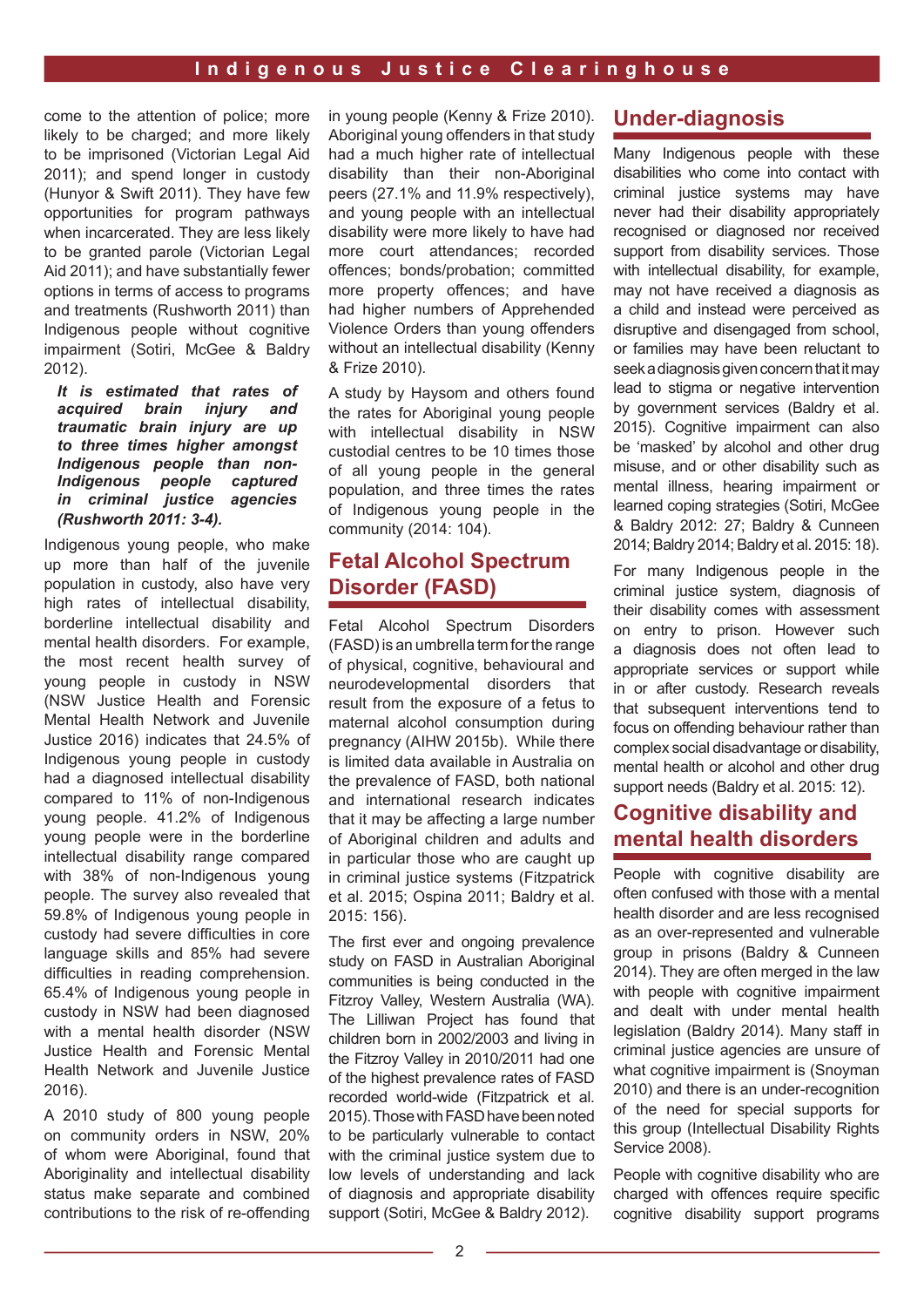and diversions from criminal justice processes. Mental health treatments are not effective or appropriate responses for people with a cognitive disability (Baldry et al. 2015).

While people with cognitive disability also frequently experience mental health disorders, it is important to identify the existence of a cognitive disability regardless, as mental health legislation may not provide adequate support and protection for those with a cognitive disability. For example, people with cognitive disability are often seriously disadvantaged by being included in the forensic system - not least because their disability is not amenable to medication or treatment in the same way that mental illness often is. This can result in people with cognitive impairment being detained indefinitely or for longer than they would be were they to be given a sentence for their offence. This can be because they are found unfit to plead or not quilty by reason of mental impairment, but may be thought to be a risk to the community, have no other place to go and/or are not seen to improve (Baldry 2014: 381).

#### **Complex support needs**

People with mental health disorders and cognitive disability who are managed in criminal justice systems often face a variety of negative factors and circumstances which compound to create 'complex support needs' (Baldry et al. 2015; Baldry et al. 2013). Indigenous people with more than one type of impairment from backgrounds of significant social disadvantage experience particular difficulty in finding appropriate support and services and are more likely to be imprisoned (NSW Law Reform Commission 2012).

Indigenous persons with disability are highly likely to experience multiple, interlocking and compounding disadvantageous circumstances. This often results in Indigenous persons being forced into criminal justice systems at an early age due to an absence of alternative pathways to an even greater extent than non-Indigenous people with cognitive disabilities (Baldry et al. 2015).

The authors have previously reported that Indigenous people with disability also experience institutional racism, stigma and discrimination on the basis of their Indigenous heritage and disability, with the result that their behaviour often comes to the attention of police and other authorities. This affects access to education, employment, housing and just legal outcomes.

Significantly poorer physical health may also be a contributing factor to the increased likelihood of Indigenous Australians with mental health disorders and cognitive disability being criminalised. There are reportedly few positive health and wellbeing options for Indigenous people with complex support needs who may live in areas without drug and alcohol rehabilitation services, or even when these are available they may exclude people with a cognitive impairment (Baldry et al. 2015).

Research by the authors and others has found that while there are some diversionary programs that aim to assist people with drug and alcohol related offending, they usually do not accept people with a history of violence and are rarely equipped to support people with cognitive disability (Baldry et al. 2015; Sotiri, McGee & Baldry 2012).

In the absence of available or appropriate community-based care, housing or support, incarceration can be considered the only available option for Indigenous persons with complex support needs (Baldry et al. 2015: 11).

Previous research involving the authors has created a dataset of 2,731 people who have been in prison in NSW and whose diagnoses of mental and cognitive disability are known, a quarter of whom are Indigenous Australians (Baldry et al. 2015; Baldry & Dowse 2013; Baldry et al. 2012).

Analysis of the data found that Indigenous people in the cohort have the highest rates of complex needs (multiple diagnoses and disability), with Indigenous women with complex needs having signifcantly higher convictions and episodes of incarceration (Baldry et al. 2015) when compared with their non-Indigenous peers. Yet the data also highlights that, like their non-Indigenous peers, most of the offences by Indigenous people in the cohort were in the less serious categories of offences and included theft and related offences, public order offences, offences against justice procedures, government security and government operations, and traffic and vehicle regulatory offences (Baldry et al. 2015).

#### **Police**

The authors have found that Indigenous people with mental health disorders and cognitive disability often have difficult interactions with police that escalate in frequency and intensity (Baldry et al. 2015; Baldry & Dowse 2013). Indigenous people with cognitive disability have a significantly lower age of first police contact and a significantly higher number of police contacts than their non-Indigenous counterparts (Baldry et al. 2015; MacGillivray & Baldry 2013).

The authors and others have previously reported that due to a long history of poor relationships between police and Indigenous people, including racism and violence (Cunneen 2007), limited understanding and identification of disability has contributed to:

- a lack of support provided in interactions between Indigenous people and police;
- the tendency of people with cognitive disability to 'agree' with police versions of events for a number of reasons;
- people with cognitive impairment. particularly brain injuries, appearing to understand more than they really do;
- the stressful nature and high speed of police interviews and people with cognitive impairment having a limited understanding of what their rights are; and
- police training in dealing with people with cognitive impairment being inadequate (Baldry et al. 2015; Baldry & Dowse 2013; Sotiri, McGee & Baldry 2012: 43).

It is concluded that this is problematic given police have become the default frontline managers for many Indigenous people with mental health disorders and cognitive disability in the absence of appropriate community based services, particularly in regional and remote areas (Baldry & Dowse 2013).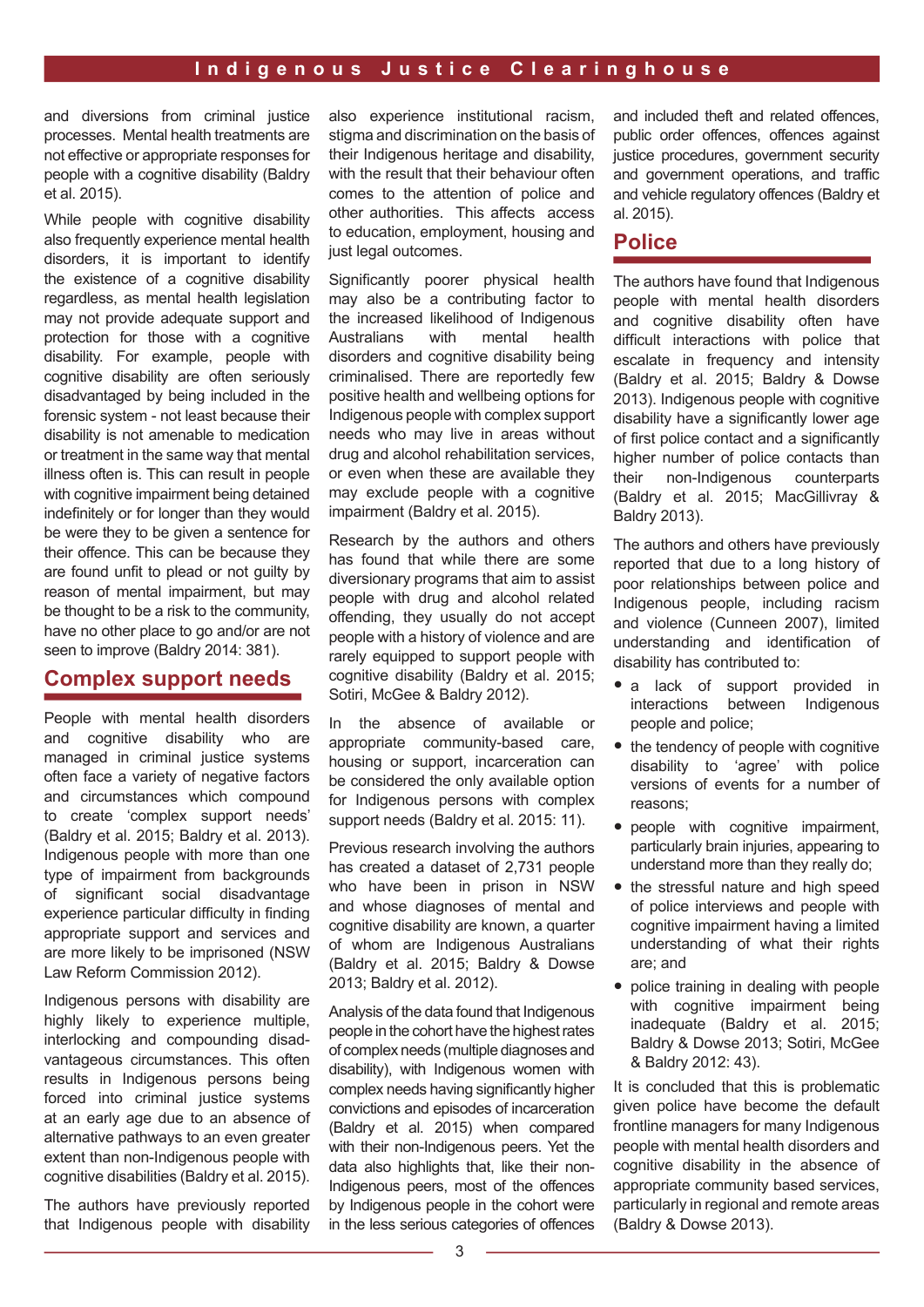## **Courts, lawyers and magistrates**

Lawyers, court support workers and magistrates may also not have the training to recognise, understand and appropriately respond to people with cognitive disability and complex support needs. Research has identified that, despite mental health and cognitive impairment support and diversion in many courts, high numbers of Indigenous people with cognitive disability appearing in local courts either have their impairments unrecognised by the court, or if they are identifed, are left unassisted (MacGillivray & Baldry 2013: 25).

One of the reasons for this is that solicitors may have insufficient time with their client to establish their background and any indication of disability. If a client's impairment is recognised, then it is usually the responsibility of the solicitor representing them to make an application for a diversion or noncustodial sentencing option, unless the client has a disability service case manager, which is particularly rare for Indigenous people (Baldry et al. 2015).

There is often insufficient time or capacity to make diversion orders and arrangements in or out of court, or guarantee that they are available in the community. To make such orders, magistrates usually require evidence such as up-to-date medical reports and assessments which are frequently unavailable, particularly in regional and remote areas and without them, such applications tend to be unsuccessful (Baldry et al. 2015: 151).

High levels of hearing problems can exacerbate other disabilities, and there is evidence that hearing problems may not be picked up during court processes which means that appropriate support is not provided (Australian Human Rights Commission 2014: 25).

## **Fitness to plead**

Fitness to plead provisions may be intended to help people with mental and cognitive impairment avoid unfair trials; however, such laws can undermine access to justice for Indigenous people with disability. A fitting example is people with cognitive disability being subject to indefinite detention if they have been charged with committing a crime but are found unfit to plead.

In Western Australia and the Northern Territory, this detention is generally in special units within maximum security prisons. In other jurisdictions people with cognitive disability found unfit to plead may be detained as forensic detainees in a psychiatric or other secure facility, often for a longer period than if they had been convicted and sentenced.

Different jurisdictions have different fitness to plead regimes (for an examination of fitness to plead laws, see Gooding et al. 2016). The overrepresentation of Indigenous people with cognitive disability amongst those considered unfit to plead and subject to indefinite detention is under increased scrutiny (McCausland & Baldry 2017; First Peoples Disability Network 2016).

## **Custody**

Research, including by the authors, has reported that Indigenous people with disability are sometimes incarcerated due to a lack of other options and in order to be assessed or receive 'treatment', particularly in the case of those in rural and remote areas (Baldry et al. 2015; Sotiri, McGee & Baldry 2012). However Indigenous people are also more likely than non-Indigenous people to be in custody on remand or on short sentences and therefore less likely to access the diagnosis, treatment and programs available to prisoners.

Once sentenced, a person may be diagnosed with a disability, however there may not be appropriate support and interventions available in prison, and when it is available, it may not be culturally responsive (Baldry et al. 2015).

Many Indigenous people with cognitive disability who are incarcerated are severely stressed by being removed from family and country and this can make the task of addressing offending behaviour or learning new skills in prison even more difficult (Sotiri, McGee and Baldry 2012). In addition, Indigenous persons with disability are frequently unable to connect the punitive

experience of imprisonment to their offending behaviour, or transpose or generalise that learning to a community setting (Sotiri, McGee and Baldry 2012), leading to a high likelihood of reoffending and reimprisonment.

#### **Post-release**

Williams (in First Peoples Disability Network 2016) notes that assessments of Indigenous prisoners' needs and risks of reoffending have been criticised as being not suited to or relevant for Indigenous people, and are limited in their consideration of the complexity of issues Indigenous people with cognitive disability may face on release, or their unique complex support needs.

In all jurisdictions in Australia, Indigenous people on release need intensive case management, medication and accommodation support (Sotiri, McGee & Baldry 2012). However Indigenous organisations are rarely funded adequately to work with people with mental health disorders and cognitive disability when they return to the community (Baldry et al. 2015).

The authors' research revealed that there are limited diversionary options for Indigenous people with cognitive disability in NSW and the Northern Territory, particularly for those living in regional and remote areas, with a lack of community-based accommodation and a lack of culturally specific programs that can address underlying causes of their offending including alcohol and other drug dependency, and a lack of specialist programs for Indigenous women (Baldry et al. 2015: 149). While this is also the case for non-Indigenous people with mental and cognitive disability, Indigenous people face additional barriers in accessing diversionary programs that are culturally appropriate and responsive (McCausland & Baldry 2017; Baldry et al. 2015).

# **National Disability Insurance Scheme**

The National Disability Insurance Scheme (NDIS) is the Australian Government's new system of individual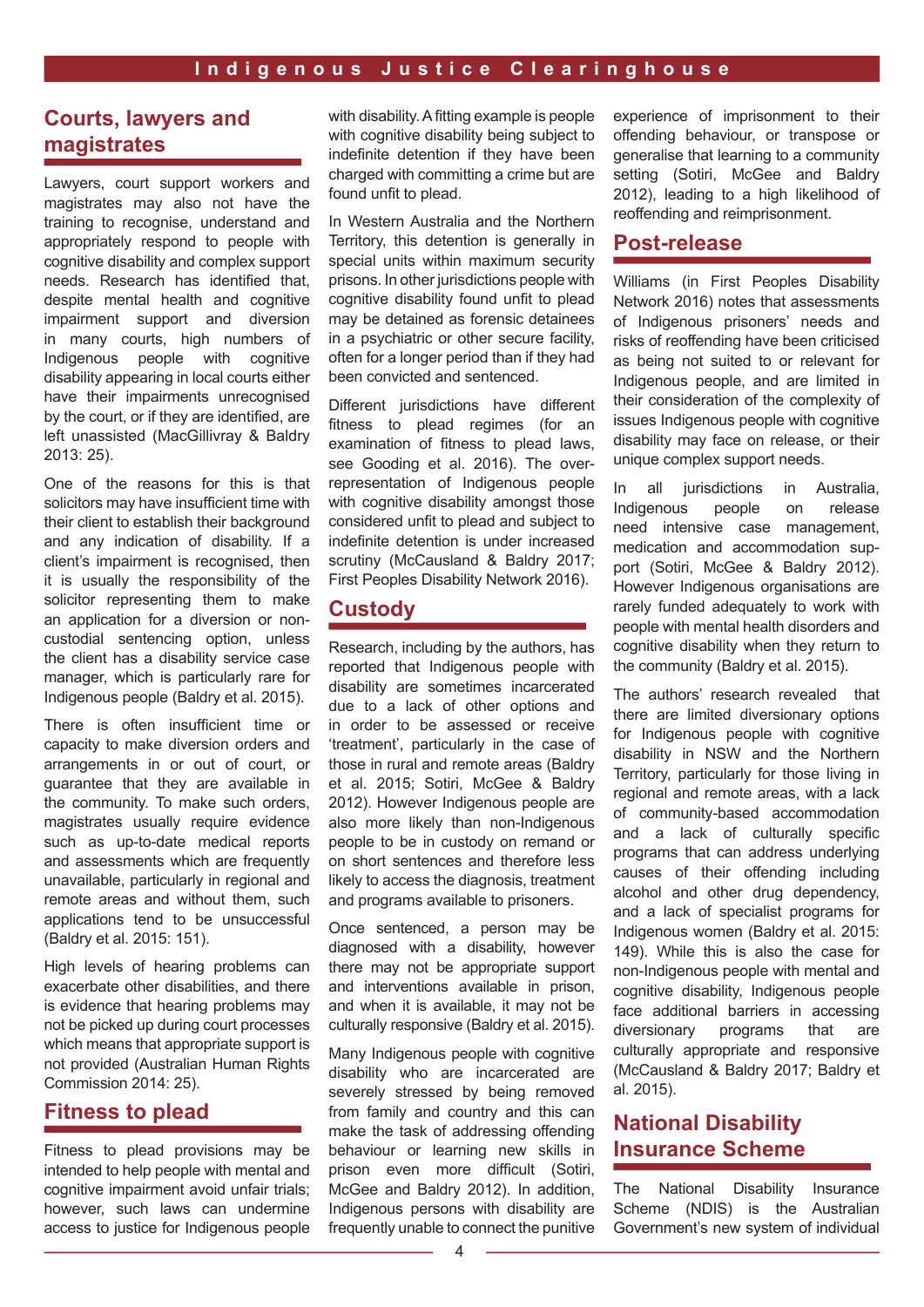funding packages for people with disability, and these packages can be used to purchase disability supports. The NDIS's eligibility criteria is based on a strong diagnostic framework and to be eligible for the NDIS, persons need to have an assessment of their impairment, as well as the effects of the impairment on their functioning (Soldatic et al. 2014: 9).

The NDIS eligibility criteria raise the risk that Indigenous people with mental health disorders and cognitive disability in the criminal justice system who lack access to appropriate diagnostic processes will not be able to establish their claim for eligibility. The presence of mild or borderline cognitive impairment may not meet NDIS eligibility criteria for 'substantial and ongoing disability needs' despite these commonly cooccurring with mental illness, substance use and entrenched social disadvantage precipitating their contact with the criminal justice system (Soldatic et al. 2014: 9). As Indigenous people with mental health disorders and cognitive disability in contact with the criminal justice system may be unable or unwilling to identify with a disability label for cognitive, social or cultural reasons, requirements to claim this label for the purpose of NDIS eligibility may limit their participation.

For those who are able to access and become participants in the NDIS there could also be a mismatch between the individualised nature of support, which is a cornerstone of the NDIS approach, and Indigenous community and culturally holistic approaches to support and care (Baldry et al. 2015). The NDIS is a market based approach, with clients with disabilities purchasing services from providers. Some researchers including the authors have raised concerns that this may not be an appropriate approach for Indigenous people with multiple or complex needs, particularly in regional, rural and remote settings (Baldry et al. 2015; Soldatic et al. 2014). This is because specialist services may not be available in those areas, and these clients may not be able to make informed choices when purchasing services.

## **Evaluated programs**

There are very few holistic, targeted programs for people with mental health disorders and cognitive disability in contact with Australian criminal justice systems and there are none specifically for Indigenous Australians. Rigorous evaluations for only two such programs that are relevant to Indigenous people and show positive outcomes for this group could be found. The authors are not aware of any formally evaluated programs in New Zealand or Canada.

#### **Victorian Court Integrated Services Program (CISP)**

The Victorian CISP is a coordinated, multidisciplinary, team-based approach to the assessment and treatment of defendants including Indigenous defendants in the Magistrates' Court of Victoria at the pre-trial or bail stage. The Department of Justice and the Magistrates' Court established the CISP in November 2006 due to the very large unmet need for specialised treatment and support services for defendants at court (Ross 2009).

The aims of the CISP are to:

- provide short term assistance before sentencing for people with health and social needs;
- work on the causes of offending<br>through individualised case individualised management;
- provide priority access to treatment and community support services; and
- reduce the likelihood of re-offending.

The program provides case management for up to four months for medium and high risk clients, and links people to services including mental health and disability services and the Koori Liaison Officer program.

A 2009 evaluation of the CISP considered the outcomes of the program for Indigenous and non-Indigenous participants (Ross 2009). The evaluation commenced in late 2006 and the fndings covered the implementation and operation of the program to the middle of 2009. The evaluation also included an econometric (cost-effectiveness) component (Pricewaterhouse Coopers 2009).

Overall the CISP saw a significant reduction in reoffending, improvement in self-reported physical and mental health, higher engagement with treatment services and a range of other positive outcomes. The evaluation found that CISP teams demonstrated a high degree of integration across the service areas of drugs and alcohol, mental health, disability, Indigenous support and accommodation support. The primary barriers to effective team operation were the high levels of staff turnover and work demand.

Clients of the CISP who identified as Indigenous comprised 8.1% of all those who participated. More female clients were Indigenous than male (11.7% female versus 7.3% male), and Indigenous clients were more likely to be on the intensive program level than the intermediate level.

Almost half the Indigenous people surveyed in the evaluation completed the program, however Indigenous clients were found to be less likely overall to complete than non-Indigenous clients (46% versus 60%). The economic evaluation found that on average, the CISP produced savings of \$2.60 for every dollar invested by the government (Pricewaterhouse Coopers 2009).

#### **NSW Community Justice Program (CJP)**

The NSW CJP is a specialised, holistic, person-centred, communitybased program supporting people including Indigenous persons with cognitive disability in the NSW criminal justice system. The CJP is the NSW Government's community forensic disability service, established in 2006 (NSW Family and Community Services 2016). The CJP works with a range of non-government organisations to provide case management, behaviour intervention, psychological therapy, drop-in support and accommodation services to clients across NSW. The CJP supports people with an intellectual disability who have a significant ongoing risk of offending or who have committed serious offences.

The CJP was formally evaluated by NSW Treasury in 2014 but the evaluation is not publicly available.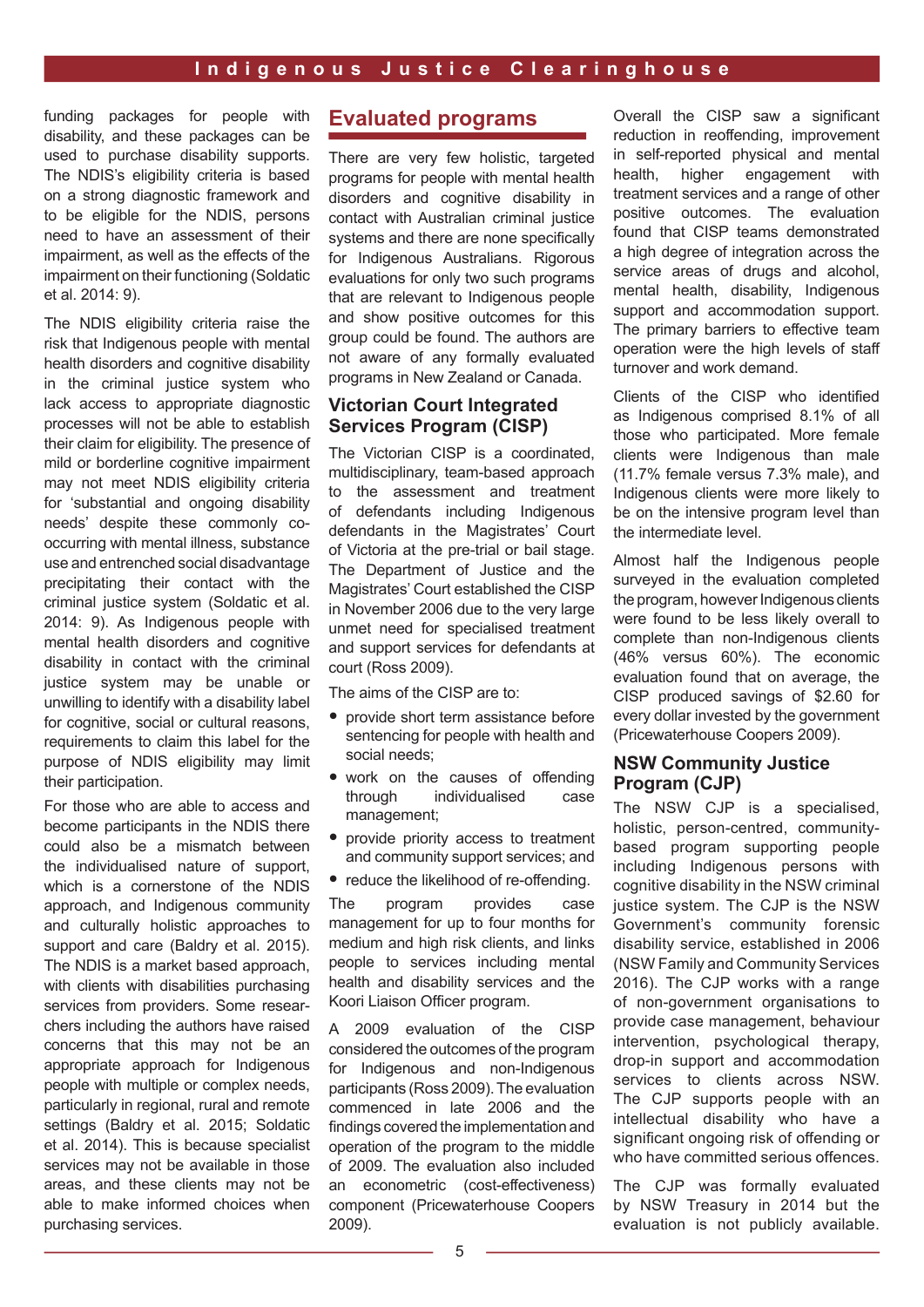Nevertheless, the dataset from the research contains some relevant information as the cohort includes 86 people who have participated in the CJP, 34 of whom are Indigenous (Baldry, Dowse & Clarence 2012). This evidence shows that the CJP is taking people, especially Indigenous people with the most complex support needs, as a 'back end' program that is, after numerous custody and offending episodes and a failure of other services to continually support them in the community.

A number of case studies of Indigenous people with mental health disorders and cognitive disability drawn from the dataset show the positive impact of the CJP model of intensive specialist disability supported accommodation in reducing their contact with the criminal justice system and improving their overall quality of life (Baldry et al. 2012).

## **The need for policy reform**

There is a dire lack of understanding, services and support for Indigenous people with mental health disorders and cognitive disability in criminal justice systems, leading to frequent and harmful contact with police, courts and time in prison.

Drawing on existing research and evaluations in the field from Australia (First Peoples Disability Network 2016; Sotiri, McGee & Baldry 2012) and original quantitative and qualitative research (Baldry et al. 2015), the following principles and strategies are considered key to policy and programming reform in this area:

#### **Principle 1: Self-determination**

Self-determination is key to improving access to and exercise of human rights and to the wellbeing of Aboriginal and Torres Strait Islander people with mental and cognitive disability, especially for those in criminal justice systems.

#### **Strategies**

- Indigenous-led knowledge and<br>solutions and community-based community-based services should be appropriately supported and resourced;
- The particular disadvantage faced by women and people in regional

and remote areas should be foregrounded in any policy response to this issue; and

• Resources to build the cultural competency and security of non-Indigenous agencies, organisations and communities who work with Indigenous Australians with mental and cognitive disability who are in contact with criminal justice systems should be provided.

#### **Principle 2: Person-centred support**

Person-centred support which is culturally and circumstantially appropriate is essential for Indigenous Australians with mental and cognitive disability, placing an individual and their support persons at the centre of their own care in identifying and making decisions about their needs for their own recovery.

#### **Strategies**

- Disability services in each jurisdiction, along with the NDIS, should ensure there is a complex support needs strategy supporting criminal justice involved Indigenous Australians with disability;
- Specialised accommodation and treatment options for this group of Indigenous Australians should be made available in the community to prevent incarceration and in custodial settings to improve wellbeing; and
- Indigenous Australians who are at risk of harm to themselves or others and who have been in the custody of police or corrections should not be returned to their community without specialist support.

#### **Principle 3: Holistic and**  flexible approach

A defined and operationalised holistic and fexible approach in services for Indigenous Australians with mental and cognitive disability and complex support needs is needed from first contact with service systems.

#### **Strategies**

• Early recognition via maternal and infant health services, early childhood and school education, community health services and police should lead to positive and preventive support allowing Indigenous children and young people with disability to develop and flourish:

- A range of 'step-down' accommodation options for people with cognitive impairment in the criminal justice system should be available. The NSW Community Justice Program (CJP) provides a useful template; and
- Community based sentencing options should be appropriately resourced, integrated and inclusive so they have the capacity and approach needed to support Indigenous people with mental and cognitive disability.

#### **Principle 4: Integrated services**

Based on evidence provided from evaluation of integrated services, they appear to be well equipped to provide effective referral, information sharing and case management to support Indigenous Australians with mental and cognitive disability in criminal justice systems.

#### **Strategies**

- Justice, Corrections and Human Services departments and relevant non-government services should take a collaborative approach to designing program pathways for people with multiple and complex needs who require support across all human and justice sectors; and
- All prisoners with cognitive disability must be referred to the public advocate of that jurisdiction.

The CISPs in Victoria and NSW provide a workable model to enable this.

#### **Principle 5: Culture, disability and gender-informed practice**

Indigenous Australians' understandings of 'disability' and 'impairment' should inform all approaches to the development and implementation of policy and practice for Indigenous people with mental and cognitive disability in contact with criminal justice systems, with particular consideration of issues facing Indigenous women.

#### **Strategies**

• Better education and information for police, teachers, education support workers, lawyers, magistrates, health, corrections, disability and community service providers regarding understanding and working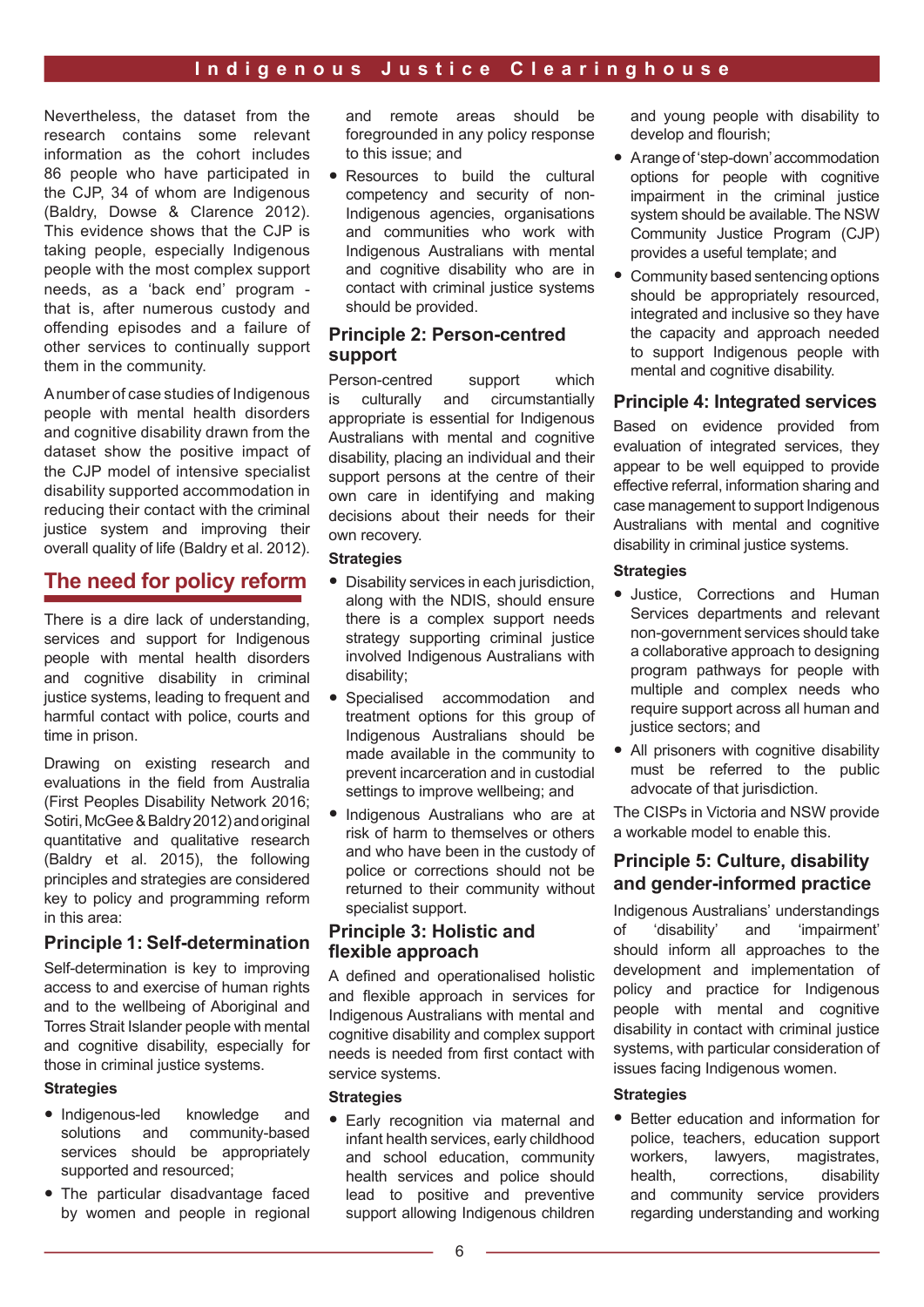with Indigenous women and men with cognitive impairment, mental health disorders and complex support needs;

- Information and resources for Indigenous communities, families and carers, provided in a culturally informed and accessible way; and
- The distinct and specific needs of Indigenous women should be foregrounded in such education and information.

# **Conclusion**

The over-representation of Indigenous Australians with mental and cognitive disabilities' in criminal justice systems has only recently been recognised. There is very limited national data available and only a small number of research projects have been completed addressing this concern. Indigenous Australians' impairments are significantly underdiagnosed. There is a dire lack of culturally responsive post-release services and support and no programs specifically for criminal justice involved Indigenous Australians with mental and cognitive disabilities. The evidence is that community based and determined responses and support embracing person centred, holistic, integrated and culturally responsive practice, should be resourced to prevent criminalisation and the cycle of criminal justice management of this group of Indigenous Australians.

**Dr Ruth McCausland, Ms Elizabeth McEntyre, Prof Eileen Baldry (UNSW Sydney). The Indigenous Australians with Mental Health Disorders and Cognitive Disabilities in the Criminal Justice System (IAMHDCD) Project was funded by an Australian Research Council Linkage Grant LP100200096.**

# **References**

Aboriginal and Torres Strait Islander Social Justice Commissioner 2008. *Preventing crime and promoting rights for Indigenous young people with cognitive disabilities and mental health issues.* Sydney: Australian Human Rights Commission. https:// www.humanrights.gov.au/sites/default/ files/content/social\_justice/publications/ preventing\_crime/cog\_disr.pdf

Australian Bureau of Statistics (ABS) 2016. *Corrective Services, Australia, 2016*. cat. no. 4512.0. Canberra: ABS. http://www.abs.gov. au/ausstats/abs@.nsf/mf/4512.0

ABS 2015. *Prisoners in Australia 2015*. cat. no. 4517.0. Canberra: ABS. http://www. abs.gov.au/ausstats/abs@.nsf/Lookup/ by%20Subject/4517.0~2015~Main%20 Features~Aboriginal%20and%20 Torres%20Strait%20Islander%20 prisoner%20characteristics~7

ABS 2012. *Intellectual Disability, Australia.* cat. no. 4433.0.55.003. Canberra: ABS

ABS 2011. *The health and welfare of Australia's Aboriginal and Torres Strait Islander peoples, 2011.* cat. no. 4704.0. Canberra: ABS

Australian Human Rights Commission 2014. *Equal before the law: towards disability justice strategies,* February. https://www. humanrights.gov.au/sites/default/files/ document/publication/2014 Equal Before the Law.pdf

Australian Institute of Health and Welfare (AIHW) 2015a. *The health and welfare of Australia's Aboriginal and Torres Strait Islander peoples*. cat. no. IHW 147. Canberra: AIHW. http://www.aihw.gov.au/WorkArea/ DownloadAsset.aspx?id=60129551281

AIHW 2015b. *Fetal alcohol spectrum disorders: a review of interventions for prevention and management in Indigenous communities.* cat. no. 36. Canberra: AIHW. http://www.aihw.gov.au/WorkArea/ DownloadAsset.aspx?id=60129550296

AIHW 2011. *The health and welfare of Australia's Aboriginal and Torres Strait Islander people: an overview.* Catalogue no IHW 42. Canberra: AIHW. http://www. aihw.gov.au/WorkArea/DownloadAsset. aspx?id=10737418955

Baldry E 2014. Complex needs and the justice system in Chamberlain C, Johnson, G & Robinson C. *Homelessness in Australia*: an introduction. UNSW Press: Sydney. Ch 10: pp 196-212

Baldry E & Cunneen C 2014. Imprisoned Indigenous women and the shadow of colonial patriarchy. *Australian and New Zealand Journal of Criminology* 47: 276-298

Baldry E, Dowse L, McCausland R & Clarence M 2012. *Life course of institutional costs of homelessness of vulnerable groups.*  Report for FaHCSIA. http://www.mhdcd. unsw.edu.au/sites/www.mhdcd.unsw.edu. au/files/u18/Lifecourse-Institutional-Costsof-Homelessness-fnal-report.pdf

Baldry E, Dowse L & Clarence M 2012. *People with intellectual and other cognitive disability in the criminal justice system.*  Report for NSW Family and Community Services Ageing, Disability and Home Care. https://www.adhc.nsw.gov.au/ \_data/ assets/file/0003/264054/Intellectual and cognitive disability in criminal justice system.pdf

Baldry E, Dowse L, Xu H & Clarence M 2013. *People with mental and cognitive disabilities: pathways into prison.* Mental Health Disorders and Cognitive Disability in the Criminal Justice System Background Paper. https://www.mhdcd.unsw.edu.au/ sites/www.mhdcd.unsw.edu.au/files/u18/ Pathways%20from%20school%20to%20 prison.pdf

Baldry E, McCausland R, Dowse L& McEntyre E 2015. A Predictable and Preventable Path: *Aboriginal people with mental and cognitive disabilities in the criminal justice system.*  Mental Health Disorders and Cognitive Disability in the Criminal Justice System Project. https://www.mhdcd.unsw.edu. au/sites/www.mhdcd.unsw.edu.au/files/ u18/pdf/a predictable and preventable path\_2nov15.pdf

Baldry E & McEntyre E 2011. Prison bars are health barriers. *O&G Magazine* 13(3): 53–54

Cutcher Z, Degenhardt L, Alati R & Kinner SA 2014. Poor health and social outcomes for ex-prisoners with a history of mental disorder: A longitudinal study. *Australian and New Zealand Journal of Public Health* 38(5): 424-429

Cuneen C 2007. Policing in Indigenous Communities in Mitchell, M and Casey, J (eds). *Police Leadership and Management.*  Leichardt: Federation Press pp 231-243

First Peoples Disability Network 2016. Aboriginal and Torres Strait Islander Perspectives on the Recurrent and Indefinite Detention of People with Cognitive and Psychiatric Impairment. *Submission to the Senate Inquiry on the Indefinite Detention of People with Cognitive and Psychiatric Impairment by the First Peoples Disability Justice Consortium.* http://www.aph.gov. au/Parliamentary\_Business/Committees/ Senate/Community Affairs/Indefinite Detention/Submissions

Fitzpatrick JP, Latimer J, Carter M, Oscar J, Ferreira ML, Carmichael Olson H, Lucas BR, Doney R, Salter C, Try J, Hawkes G, Fitzpatrick E, Hand M, Watkins RE, Martiniuk AL, Bower C, Boulton J, Elliott EJ. 2015. Prevalence of fetal alcohol syndrome in a population-based sample of children living in remote Australia: The Lililwan Project. *Journal of Paediatrics and Child Health* 51: 450–457